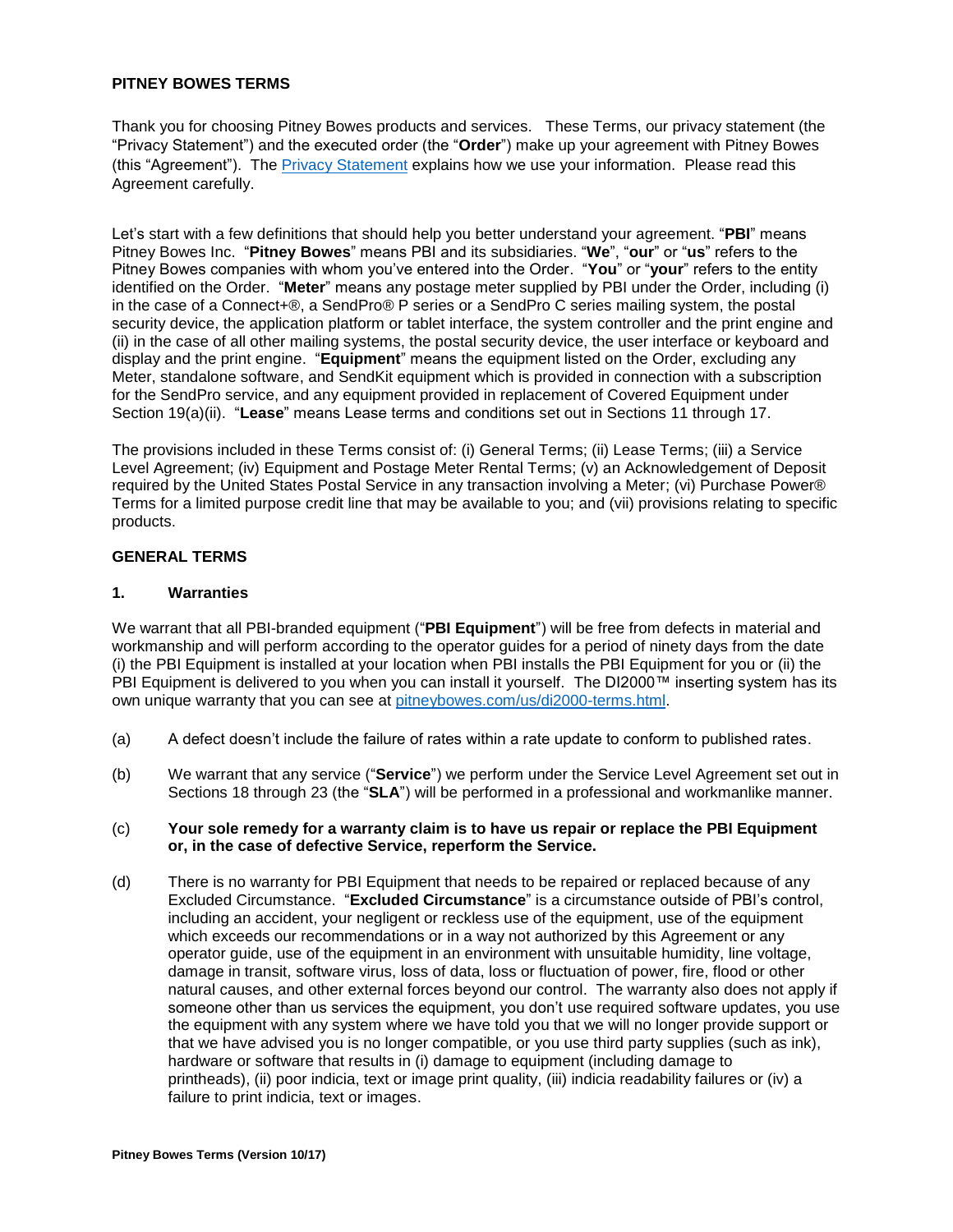- (e) The print engine(s), print engine components, structural components and printed circuit board assemblies supplied with the PBI Equipment may be reclaimed, reconditioned or remanufactured. These items are warranted to perform according to the same standards as the equivalent new item.
- (f) The warranty doesn't cover ink, ink rollers, toner and drum cartridges, ribbons and similar items ("**Consumable Supplies**").
- (g) **EXCEPT AS EXPRESSLY STATED IN THIS AGREEMENT, WE (ON BEHALF OF OURSELF AND OUR SUPPLIERS) MAKE NO OTHER WARRANTIES, EXPRESS OR IMPLIED, INCLUDING ANY WARRANTY OF MERCHANTABILITY OR FITNESS FOR A PARTICULAR PURPOSE AS TO THE EQUIPMENT OR SERVICES. WE MAKE NO REPRESENTATION OR WARRANTY AS TO ANY THIRD PARTY EQUIPMENT. WE AGREE TO PASS THROUGH TO YOU ALL THIRD PARTY EQUIPMENT WARRANTIES TO THE EXTENT PERMITTED.**

## **2. Limitation of Liability**

**OUR TOTAL LIABILITY (INCLUDING ANY LIABILITY OF OUR SUPPLIERS) IS LIMITED TO THE FEES PAID BY YOU FOR THE APPLICABLE EQUIPMENT OR SERVICES. NEITHER WE NOR OUR SUPPLIERS IS LIABLE FOR ANY:** (I) DAMAGE YOU MAY INCUR BY REASON OF YOUR MISUSE OR NEGLIGENT USE OF THE EQUIPMENT OR YOUR NEGLIGENT ACTS OR OMISSIONS OR (II) INDIRECT, INCIDENTAL, CONSEQUENTIAL, OR PUNITIVE DAMAGES OF ANY NATURE WHATSOEVER, INCLUDING COMMERCIAL LOSS, OR LOST PROFITS, DATA OR GOODWILL, FOR ANY MATTER RELATING TO THIS AGREEMENT.

## **3. Default and Remedies**

- (a) If you don't make any payment within three days after the due date shown on our invoice, you breach any other obligation under this Agreement or under any other agreement with Pitney Bowes and such breach continues for thirty days after we give you notice or you become insolvent or file for bankruptcy, you will be in default and we may:
	- (i) cancel this Agreement and any other agreements Pitney Bowes has with you;
	- (ii) require you to pay to us immediately all amounts payable under the Lease or other agreements, whether then due or payable in the future;
	- (iii) disable the Meter;
	- (iv) require you to return the Equipment, Meter and software;
	- (v) if you don't return the Equipment, require you to immediately pay to us an amount equal to the value of the Equipment, as determined by us;
	- (vi) charge you a late charge for each month that your payment is late;
	- (vii) charge you a check return fee for payments made by you with insufficient funds; and
	- (viii) pursue any other remedy, including repossessing the Equipment and Meter without notice to you. To the extent permitted by law, you waive any notice of our repossession or disposition of the Equipment or Meter. By repossessing the Equipment or Meter, we aren't waiving our right to collect the balance due.
- (b) You agree to pay all our costs, including attorneys' fees, incurred in enforcing our rights.
- (c) We may suspend any services during any period that your account is more than thirty days past due.

# **4. Taxes**

You agree to pay us for all sales, use, property or other taxes (excluding taxes on net income) related to the Lease or rental agreement based on or measured by your payments, the Equipment, Equipment location, Meter and Meter location. We will determine the amount of all property and similar taxes to be charged to you based on our reasonable valuation of the Equipment or of the Meter, taking into consideration tax rates and depreciation. You agree to pay a tax administrative charge set by us without reference to the tax charged or services performed; such fee and charge won't exceed a total of \$35 per year for each Lease schedule or rental agreement.

# **5. Embedded Software and Subscription Services**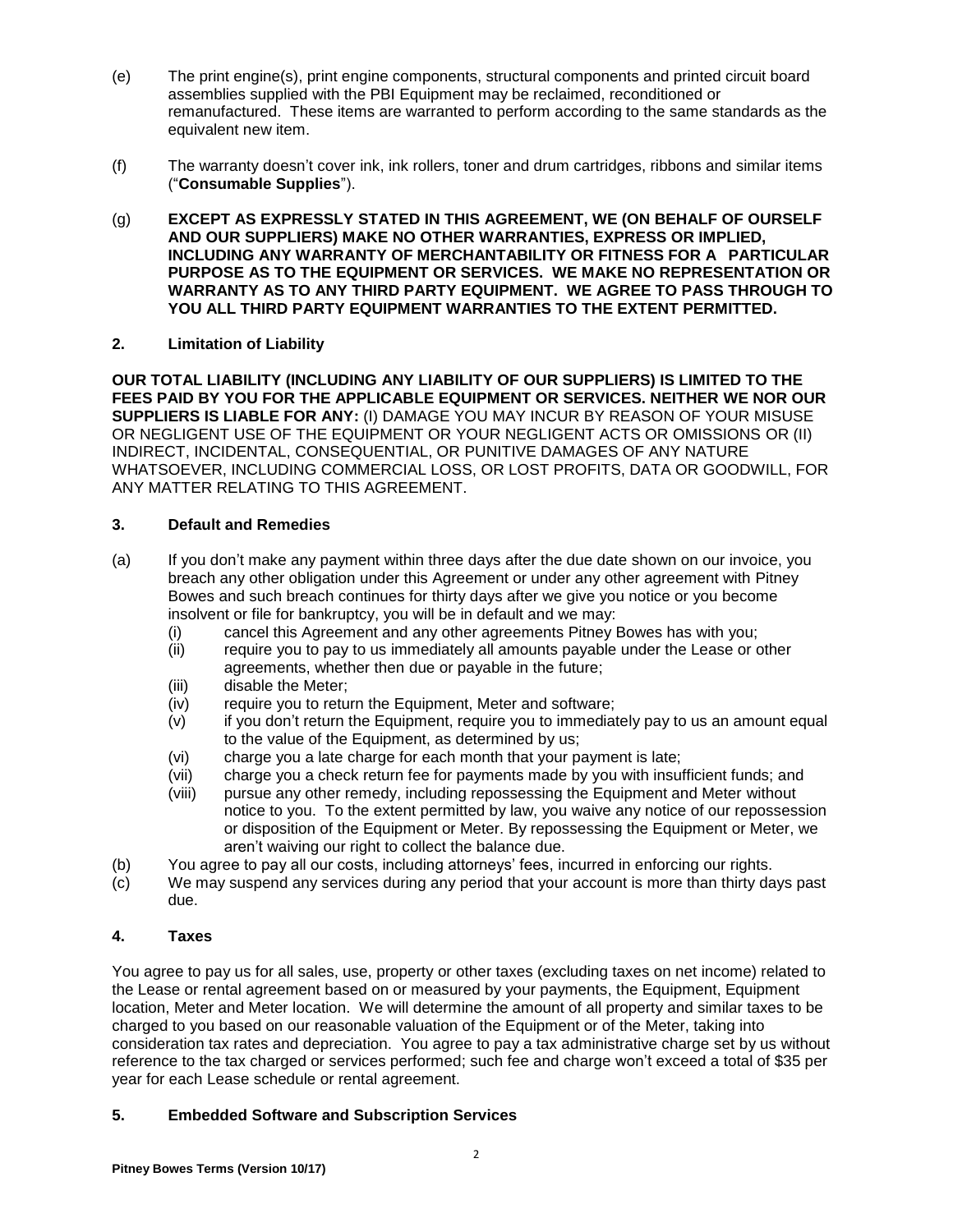(a) Our Equipment may contain embedded software. For embedded software, you agree that: (i) we and our licensors own the copyrights and other intellectual property to it; (ii) you are licensed only to use it with our Equipment in which it resides; (iii) you won't copy, modify, de-compile, or attempt to unbundle, reverse engineer or create derivative works of it; (iv) you won't distribute or disclose it (or any portion) to anyone; and (v) you won't export it in violation of export control laws. The embedded software may contain third party software which is subject to any terms accompanying it. Technical support for embedded software will be given according to the SLA covering the Equipment with the embedded software.

(b) We may offer certain on-demand services to you on a subscription basis according to your Order. Upon your payment of the subscription fees, we grant you a non-exclusive, non-transferable license to access and use the subscription services for the term set forth in the Order for your internal business purposes only. You can't give access to the subscription services to anyone else, or use the subscription services on behalf of anyone else without our written consent. You will comply with all laws, rules and regulations governing your use of the subscription services, including any data protection or privacy laws. You won't use the services to send or store infringing, obscene, threatening or unlawful material or disrupt the use by others of the subscription services, network service or network equipment, and you won't reverse engineer, decompile or disassemble the subscription services. If the subscription services you purchased come with their own terms of use, your use will be entirely governed by those terms. Maintenance and technical support for any on-demand services will be provided under a separate agreement.

# **6. Internet Access Point**

The internet connectivity for the Equipment or Meter may use an internet access point provided by us. You may only use this access point for connectivity between the Equipment or Meter and the internet and for no other purpose. You agree to pay all costs resulting from the use of the access point in violation of this restriction.

## **7. Security Interest**

You grant us a purchase money security interest in the Equipment, any replacements, and any proceeds from the sale of the Equipment, to secure payment of any balance due. We have the right to recover the Equipment if you haven't paid for it. We may file a copy of this Agreement as a financing statement with the State authorities. If you are leasing Equipment, you authorize us to file a Uniform Commercial Code financing statement naming you as debtor/lessee with respect to the Equipment in order to protect our interest in the Equipment.

# **8. Export Laws**

You agree: (i) to comply with all U.S. export control laws and regulations; (ii) not to export, re-export, or transfer any products and technologies received in an Order to any destination or to any person if prohibited by any U.S. law or regulation; and (iii) to immediately notify us in writing if you or one of your affiliates is or becomes listed in any Denied Parties List or if your or any of your affiliates export privileges are denied, suspended or revoked by any U.S. Government entity.

#### **9. Analog Connectivity**

**IF YOU USE AN ANALOG CONNECTION FOR YOUR MAILING SYSTEM, YOU ACKNOWLEDGE THAT THE ANALOG CONNECTIVITY IS PROVIDED BY A THIRD PARTY SUPPLIER. NEITHER WE NOR OUR SUPPLIERS PROVIDE ANY WARRANTY WITH RESPECT TO THE FUNCTIONALITY OR QUALITY OF THE ANALOG CONNECTION. IF THE THIRD PARTY SUPPLIER NO LONGER PROVIDES ANALOG CONNECTION CAPABILITY, WE WON'T BE RESPONSIBLE FOR PROCURING AN ALTERNATIVE SUPPLIER AND YOU WILL HAVE TO USE A DIGITAL CONNECTION.**

#### **10. Miscellaneous**

(a) You agree to use the Equipment and Meter only for business or commercial purposes, and not for personal, family, or household purposes.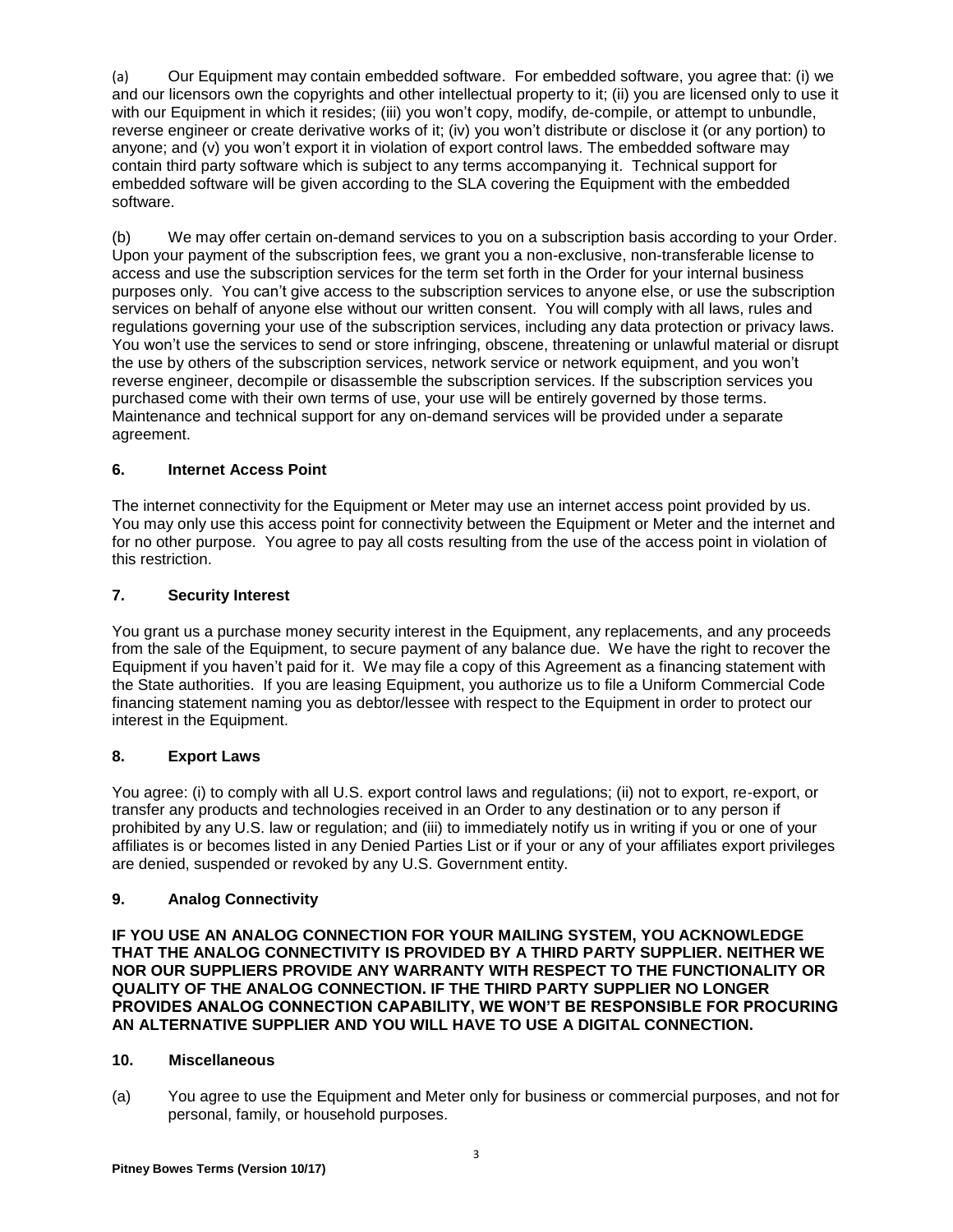- (b) Your use of any application will be subject to the terms of use provided at the time of your first login.
- (c) We aren't responsible for any delay or failure to perform resulting from causes outside of our control.
- (d) You may not assign this Agreement without our prior written consent. Any assignment without our consent is void.
- (e) Payments aren't subject to setoff or reduction.

#### (f) **ANY LEGAL ACTION YOU FILE AGAINST US MUST BE STARTED WITHIN ONE YEAR AFTER THE EVENT GIVING RISE TO YOUR CLAIM. YOU WAIVE ANY RIGHT TO TRIAL BY JURY IN ANY ACTION RELATED TO THIS AGREEMENT.**

- (g) We can only change this Agreement if we both agree to do so in writing. You may use a purchase order to offer to obtain equipment or services but none of its provisions will modify or supersede these provisions unless we expressly agree in writing. If any provision in this Agreement is found to be invalid or unenforceable, the remaining provisions won't be affected.
- (h) Our respective rights and obligations under Sections 2 (Limitation of Liability), 3 (Default and Remedies) and 4 (Taxes) will survive termination of this Agreement.
- (i) We may deliver any notice and other communication to you under this Agreement by email to the email address that we have on file for you. You agree to the delivery of these notices and other communications by email. We may call you at any number you give to us.
- (j) This Agreement is governed by the laws of the State of Delaware.
- (k) You agree that we can use your name in a client list and identify you as a client when communicating with prospective clients, in each case along with our product or service that you are using. You agree that we can use your name and logo in marketing content, including in an advertising campaign, with your prior consent.

# **LEASE TERMS**

#### **11. Lease of Equipment; Provider of Leasing Services**

If you are leasing Equipment, these Lease Terms apply. PBI is the manufacturer of the Equipment. Pitney Bowes Global Financial Services LLC, a wholly-owned subsidiary of PBI ("PBGFS"), provides you with the leasing services. The term of this Lease is the number of months stated on the Order (the "**Lease Term**") and begins on the date the Equipment is shipped if we don't install the Equipment, and the date of installation if we install the Equipment. **You may not cancel this Lease for any reason and all payment obligations under this Lease are unconditional.** You understand that we own the Equipment. PBI owns any Meter as USPS regulations require. Except as stated in Section 13, you don't have the right to become the owner of the Equipment at the end of the Lease Term.

# **12. Payment Terms**

We will invoice you quarterly in advance for all payments on the Order, unless the Order says otherwise (each such payment is a "**Periodic Payment**"). You will make each Periodic Payment by the due date shown on our invoice. Your Periodic Payment may include a one-time origination fee, amounts carried over from a previous lease, software license and maintenance fees and other charges. Any Meter rental fees and SLA fees (collectively "**PBI Payments**") will be included with your Periodic Payment and begin with the start of the Lease Term. After the Lease Term, your Periodic Payment will increase if your PBI Payments increase.

#### **13. End of Lease Options**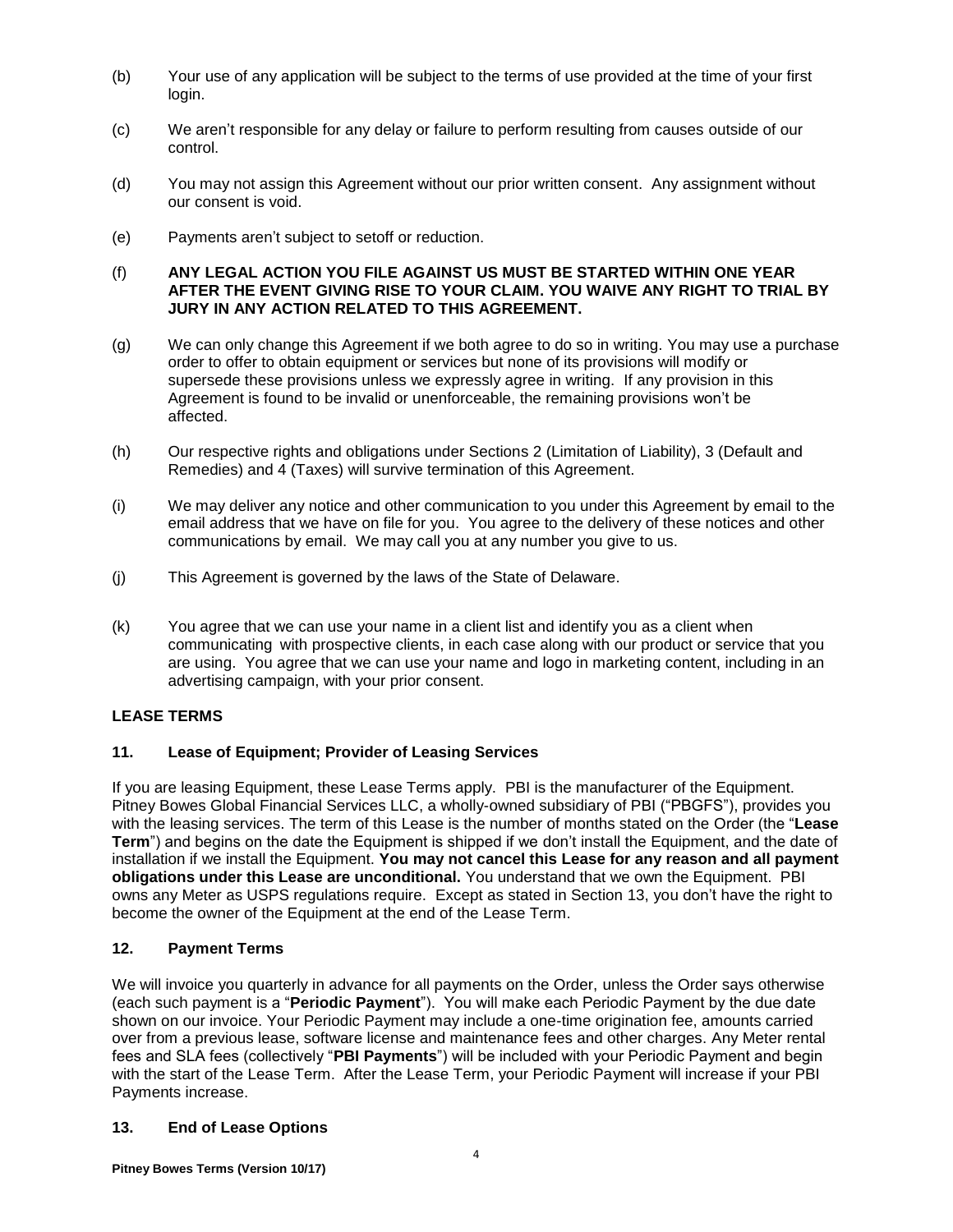During the 90 days before your Lease ends, you may, unless you are in default: (i) enter into a new lease with us; (ii) purchase the Equipment "as is, where is" for its fair market value; or (iii) return the Equipment and Meter in their original condition, reasonable wear and tear excepted, and pay us our then applicable processing fee (including any equipment return fee). If you return the Equipment and Meter, you will, as specified by us, either properly pack and return them to us in the return box and with the shipping label provided by us or furnish them to a service carrier specified by us to pick up and ship them to us. If you don't do one of the things listed in clause (i), (ii) or (iii) above, you will be deemed to have agreed to enter into successive month to month extensions of the term of this Lease. You may choose to cancel the automatic extensions at any time by giving us 30 days' written notice by creating a case at [pitneybowes.com/us/contact-us.html](http://www.pitneybowes.com/us/contact-us.html) (follow the instructions under "how to create a case"). Upon cancellation, you agree to either return all items as provided in this Section 13 or purchase the Equipment.

# **14. WARRANTY AND LIMITATION OF LIABILITY**

**PBI PROVIDES YOU WITH THE LIMITED WARRANTIES IN SECTION 1. PBGFS MAKES NO WARRANTIES, EXPRESS OR IMPLIED, INCLUDING ANY WARRANTY OF MERCHANTABILITY, FITNESS FOR A PARTICULAR PURPOSE, OR FREEDOM FROM INTERFERENCE OR INFRINGEMENT, AND PBGFS ISN'T LIABLE FOR ANY LOSS, DAMAGE (INCLUDING INCIDENTAL, CONSEQUENTIAL OR PUNITIVE DAMAGES) OR EXPENSE CAUSED DIRECTLY OR INDIRECTLY BY THE EQUIPMENT.**

#### **15. Equipment Obligations**

You will keep the Equipment free from liens and in good condition and working order. We may inspect the Equipment and related maintenance records. You may not move the Equipment from the location specified on the Order without our prior written consent.

#### **16. Risk of Loss and ValueMAX®Program**

- (a) You bear the entire risk of loss to the Equipment from the date of shipment by us until the Equipment is returned to, and received by, us, regardless of cause, ordinary wear and tear excepted ("**Loss**"). No Loss will relieve you of any of your obligations under this Lease. You must immediately notify us in writing of any Loss. To protect the Equipment from loss, you will either: (i) keep the Equipment insured against Loss for its full replacement value under a comprehensive policy of insurance or other arrangement that is reasonably satisfactory to us ("**Insurance**"); or (ii) be enrolled in PBGFS' ValueMAX program described in paragraph (b) below.
- (b) YOU MUST CALL US AT 1-800-732-7222 OR GO TO [www.pitneybowes.com/us/valuemaxoptout](http://www.pitneybowes.com/us/valuemaxoptout) AND PROVIDE US WITH EVIDENCE OF INSURANCE IF YOU DO NOT WISH TO BE ENROLLED IN THE VALUEMAX PROGRAM. If you don't provide evidence of Insurance and haven't previously enrolled in our equipment replacement program (ValueMAX), we may include the Equipment in the ValueMAX program and charge you a fee, which we will include as an additional charge on your invoice. We will provide written notice reminding you of your Insurance obligations described in paragraph (a) above. If the Equipment is included in the ValueMAX program and any damage or destruction to the Equipment occurs (other than from your gross negligence or willful misconduct, which is not covered by ValueMAX), we will (unless you are in default) repair or replace the Equipment. We aren't liable to you if we terminate the ValueMAX program. By providing the ValueMAX program, we aren't offering or selling you insurance; accordingly, regulatory agencies haven't reviewed this Lease, this program or its associated fees, nor are they overseeing our financial condition.

#### **17. Other Lease Terms**

(a) If more than one lessee is named in this Lease, liability is joint and several. You, and any guarantor signing the Order or any documents executed in connection with this Lease, agree to furnish us financial information upon request. Each of these persons authorizes us to obtain credit reports on them now and in the future.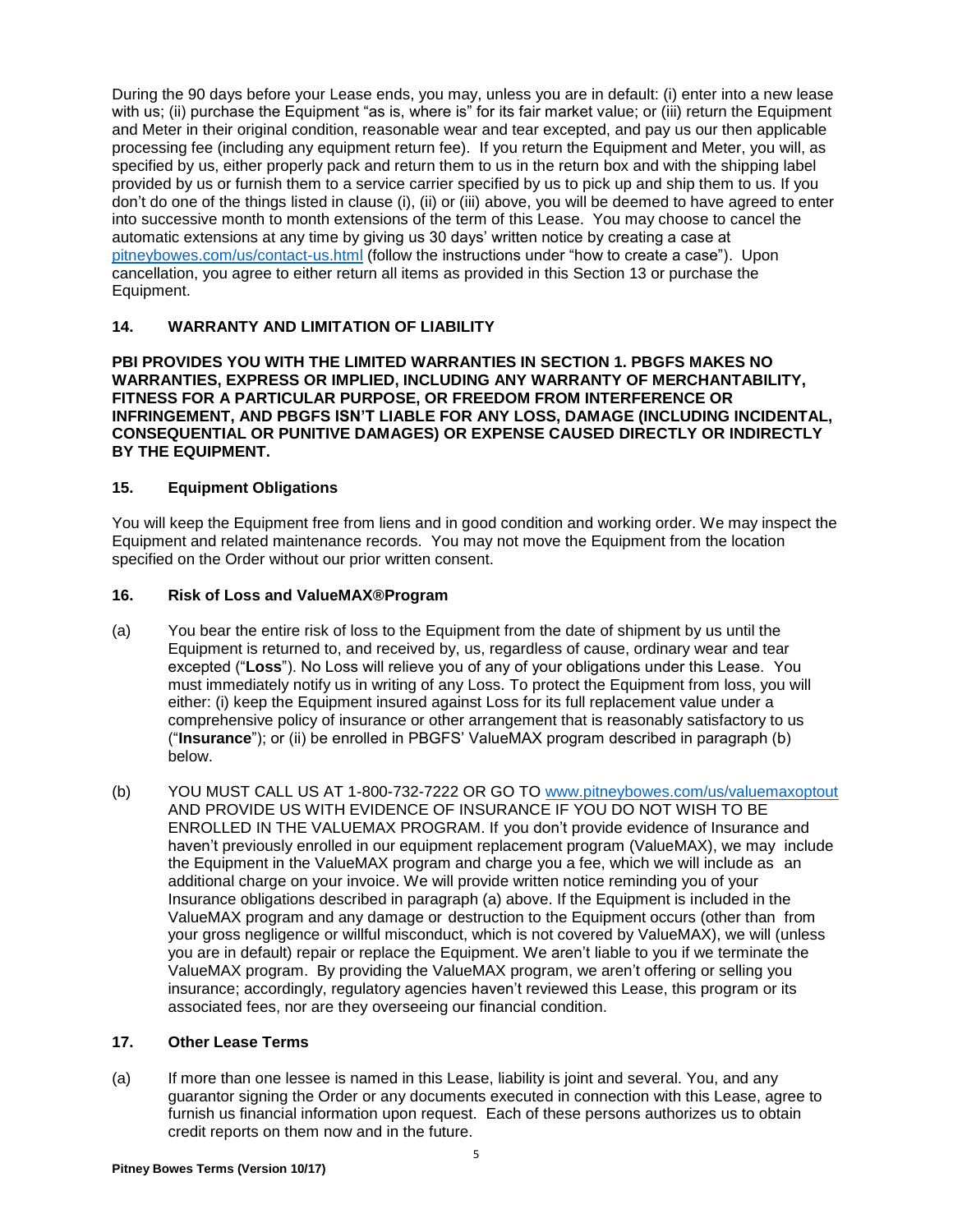- (b) You may not assign or sublet the Equipment, the Meter or this Agreement without our prior written consent. Any assignment without our consent is void. We may sell or assign all or part of this Lease or the Equipment but it will not affect your rights or obligations.
- (c) We will provide you with a welcome letter by email.

#### **SERVICE LEVEL AGREEMENT**

### **18. Applicability of SLA**

This SLA section applies to you if we have entered into an agreement to provide service for any Equipment we lease, rent or sell on the Order, excluding any DI2000 (the covered equipment is called "**Covered Equipment**").

#### **19. Service Level Options**

(a) (i) If you sign up for **Standard SLA** on the Order, PBI will provide at its option either repair or replacement services for the Covered Equipment during the Initial Service Term or any Renewal Service Term (each term as defined in Section 20) (the "**Service Term**"). You are also entitled to: (x) replacement printheads for Covered Equipment without additional charge, except for printheads which need to be replaced as a result of any Excluded Circumstance; and (y) two preventative maintenance service calls per calendar year. PBI will notify you when preventative maintenance is due or you can request preventative maintenance service. If your Covered Equipment needs repair, PBI may provide repair by remote access, diagnostics and service and/or by on-site repair service. Repair service is provided only for damage resulting from normal wear and tear. Repair service may include the use of new, reconditioned, or remanufactured parts and assemblies. PBI will provide parts or assemblies for discontinued equipment (or equipment not marketed as new) only if available. If PBI deems it necessary, PBI will dispatch a service technician to arrive at your location for on-site service. You won't incur hourly charges unless service is performed outside Normal Working Hours, which will be done only with your consent. "**Normal Working Hours**" means 8 a.m. – 5 p.m., Monday – Friday, excluding PBIobserved U.S. holidays, in the time zone where the Equipment or other items are located.

(ii) If PBI determines that replacement of Covered Equipment is necessary, PBI will, at no additional cost to you, promptly ship new, reconditioned, or remanufactured equipment of the same or a functionally equivalent model to replace the affected Covered Equipment. Unless PBI instructs you otherwise, within five days of receiving the replacement equipment, you must pack the Covered Equipment to be replaced in the shipping carton that contained the replacement equipment, place the pre-paid return address label on the carton, and return it to PBI. You are responsible for the Covered Equipment until PBI receives it.

(b) If you are eligible to receive **Performance SLA** under our policies and you sign up for Performance SLA on the Order, you will be entitled to receive: (i) all coverage provided under Standard SLA; (ii) one two-hour application consultation for your mailing and shipping needs; and (iii) admission for one person to a PBI mail management seminar. If PBI determines that on-site service is necessary, PBI will use commercially reasonable efforts to have a service technician on-site (during Normal Working Hours only) within 4 hours or 8 hours, as specified on the Order, after PBI has determined that it can't resolve the issue remotely (the "**Response Time Commitment**"). The Response Time Commitment relates solely to the arrival of a technician at your location. It isn't a guaranteed resolution of the problem within the Response Time Commitment period, and it doesn't guarantee that all parts necessary to make a repair will be on-site within this time frame. The Response Time Commitment does not apply to Service designated as service by replacement, relocation services, software maintenance, preventative maintenance, operator training, or other services not essential to repair the Covered Equipment. If the Covered Equipment is moved from its original location, PBI may, at its option, remove the Response Time Commitment. If this happens, you will receive Standard SLA and we will adjust the SLA charges payable by you appropriately. If we don't meet the Response Time Commitment, we will provide you with a credit equal to the difference between the cost of Standard SLA and Performance SLA for three months. In order to receive this credit, you must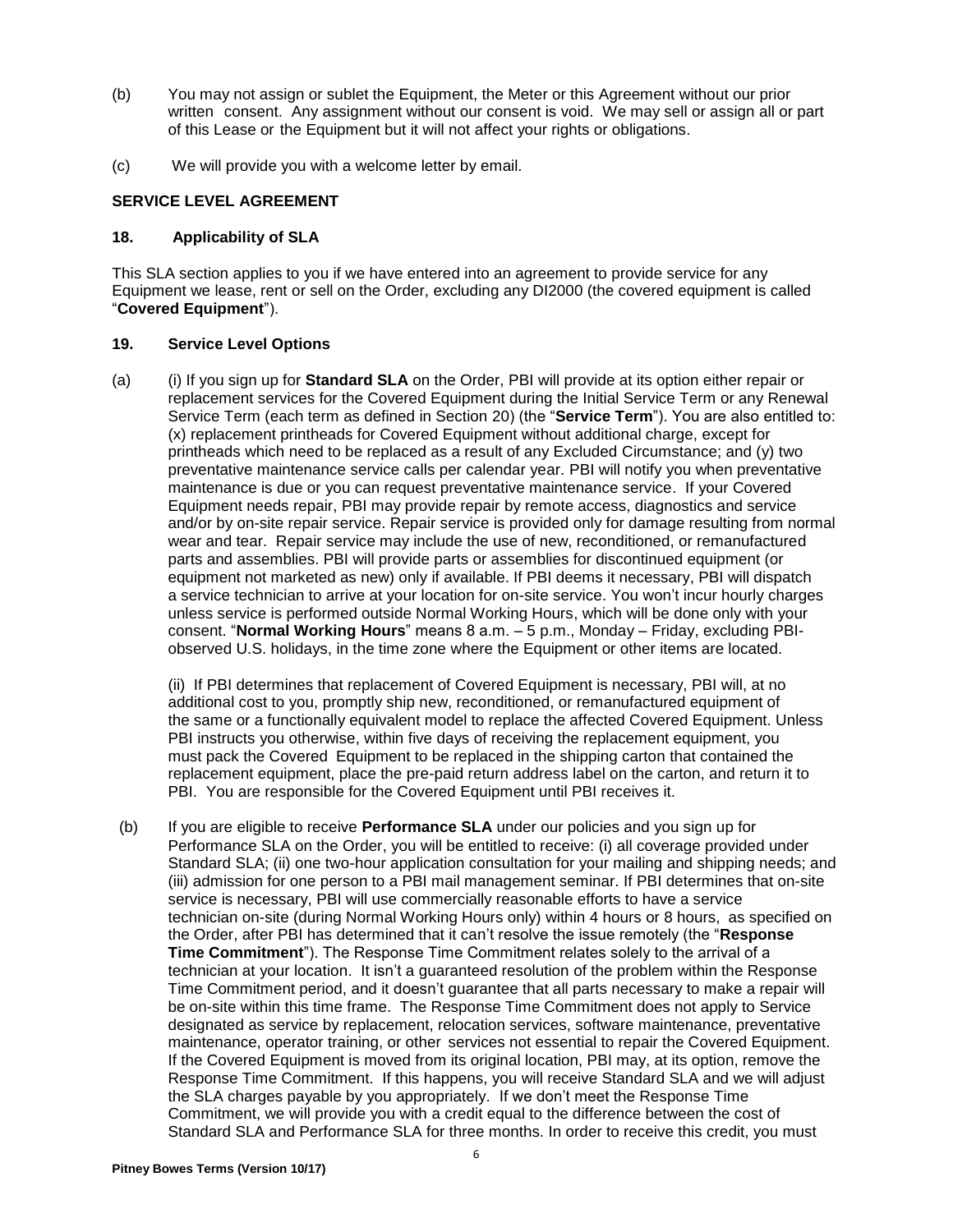use a credit request form which you can obtain from your service technician or by calling the Customer Care Center. The credits are limited to credits for four failures to meet the Response Time Commitment in any twelve-month period during the Service Term. **These remedies are your sole remedy for PBI's failure to meet the Response Time Commitment.**

# **20. Service Term**

PBI will provide you with Service for twelve months, if you don't have a Lease, or for the Lease Term, if you are leasing Equipment (the "**Initial Service Term**"). **SERVICE AUTOMATICALLY RENEWS FOR CONSECUTIVE ONE YEAR TERMS (EACH A "RENEWAL SERVICE TERM") UNLESS YOU TERMINATE YOUR SERVICE AS PROVIDED BELOW OR THE LEASE EXPIRES OR IS TERMINATED OR THE RENEWAL IS PROHIBITED BY LAW.** If you don't wish to renew Service, you must deliver a written notice (the "**Termination Notice**") at least sixty days prior to the renewal of the term to us at 2225 American Drive, Neenah, WI 54956 or you may create a case at [pitneybowes.com/us/contact-us.html](http://www.pitneybowes.com/us/contact-us.html) (follow the instructions under "how to create a case"). Your Termination Notice must include your customer account number and lease number (if applicable). PBI reserves the right not to renew your SLA for any reason.

# **21. SLA Fees**

You will pay the SLA fees for the Initial Service Term and any Renewal Service Term(s). We may increase the SLA fees after the Initial Service Term, and any increases will be reflected on your invoice. If you receive service for repairs caused by any Excluded Circumstance, PBI will charge you for the service at PBI's current hourly rates and for any required parts. If you exceed the cycle volume of your Equipment specified on the Order, PBI may bill you for the additional cycles over the specified cycle volume (the additional cycles are called the "Overage"). The charge will be determined by reference to the rate in effect at the time that we determine that an Overage exists.

## **22. Service Changes**

PBI may modify its Service by giving written notice to you (a "**Service Change Notice**"), which will state whether the change is material. After receiving a Service Change Notice, if the change is material, you may terminate Service by giving us a termination notice at the address indicated in Section 20 or you may create a case at [pitneybowes.com/us/contact-us.html](http://www.pitneybowes.com/us/contact-us.html) (follow the instructions under "how to create a case").

## **23. Additional Service Terms**

You can't elect to have Service apply to some but not all of the items of Equipment. Service doesn't include services and repairs that are made necessary due to any Excluded Circumstance. Service excludes the supply of postal and carrier rate changes and Consumable Supplies. If you replace any of your Covered Equipment during the Service Term, and the replacement Equipment qualifies for Services, PBI will automatically enroll you for maintenance coverage on the new Equipment at PBI's then current annual rates. If you acquire an attachment, or add a unit, to your Covered Equipment, PBI will provide coverage for each attachment or unit which we determine qualifies for coverage under the SLA and adjust your rate accordingly. If you choose not to continue coverage on the replacement Equipment, attachment or unit, you may cancel Service for the item within thirty days of the date of your initial invoice for the item from PBI. If you cancel, any further maintenance or repair services on the Equipment, attachment or unit will be subject to PBI's current rates. Standard SLA will apply to rented Equipment at no additional charge.

# **EQUIPMENT AND POSTAGE METER RENTAL TERMS**

#### **24. Rental**

(a) If you aren't leasing the Equipment and paying for it in your lease payment to PBGFS, we will invoice you the Equipment and Meter rental ("rental") fees listed on the Order. After the period listed on the Order (the "**Initial Term**"), we may increase the rental fees upon at least 30 days' prior written notice. When you receive notice of an increase, you may terminate your rental only as of the date the increase becomes effective.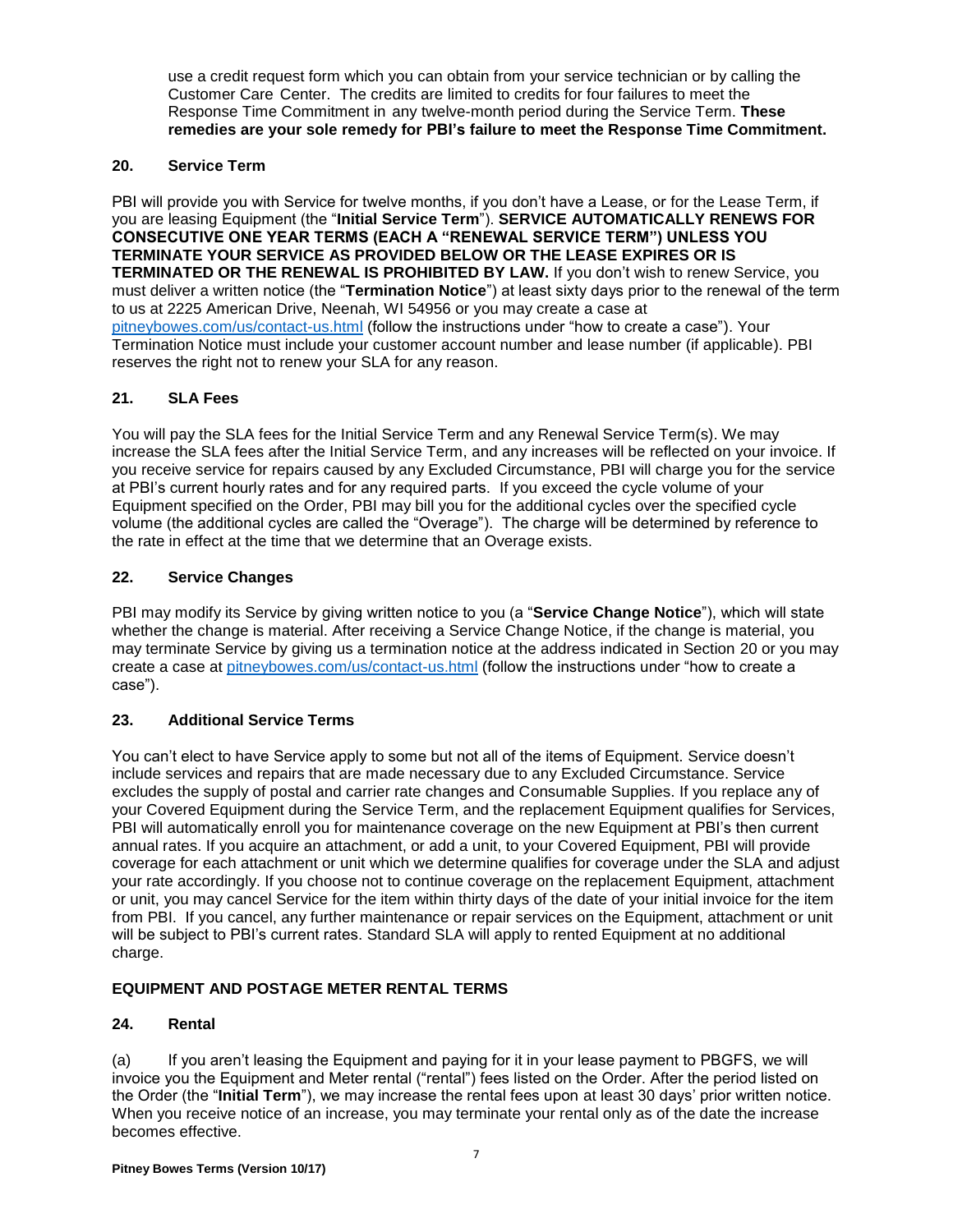(b) At the end of the Initial Term, the rental term will automatically renew for successive 12-month extensions. If you don't wish to renew the rental term, you must deliver a written notice to us at least 60 days prior to the renewal of the rental term to the address in Section 20 or create a case at [pitneybowes.com/us/contact-us.html](http://www.pitneybowes.com/us/contact-us.html) (follow the instructions under "how to create a case"). Upon expiration of the term of the rental, you agree to return Equipment and Meters covered by the rental in their original condition, reasonable wear and tear excepted.

# **25. Postage**

You may transfer funds to The Pitney Bowes Bank, Inc. (the "Bank") for deposit into your Postage By Phone® Reserve Account that you maintain with the Bank (your "**Reserve Account"**) or you may transfer funds to the United States Postal Service (the "**USPS**") through a lockbox bank (a "**Lockbox Bank**"). See the "USPS Acknowledgment of Deposit" below for more information. Until the end of the Initial Term, we may charge you a fee of up to \$15.00 for refilling your postage. After the Initial Term, we may increase postage refill fees upon 30 days prior written notice. If you participate in any PBI, PBGFS, or Bank postage advance programs (such as Purchase Power), we will advance payment on your behalf to the USPS, subject to repayment by you under the terms of the postage advance program and billed separately from your rental fees.

# **26. Meter Repair or Replacement; Meter Care and Risk of Loss**

If the Meter malfunctions or fails due to reasons other than an Excluded Circumstance, we will repair or replace the Meter. You agree to take proper care of the Meter(s), as stated in this Agreement and any user documentation. You assume all risk of loss or damage to the Meter(s) while you have possession.

# **27. Terms of Use of Meter; Federal Regulations**

You may use the Meter solely for the purpose of processing your mail, provided that you are authorized by the USPS to use the Meter, and that you comply with (i) this Agreement, (ii) any operator guide and (iii) all USPS regulations. You agree to use only attachments or printing devices authorized by us. You must receive our written consent before moving the Equipment or Meter to a different location. Federal regulations require that we own the Meter. Tampering with or misusing the Meter is a violation of federal law. Activities of the USPS, including the payment of refunds for postage by the USPS to clients, will be made in accordance with the current Domestic Mail Manual. If the Meter is used in any unlawful scheme, or isn't used for any consecutive 12 month period, or if you take the Meter or allow the Meter to be taken outside the United States without proper written permission of USPS Headquarters, or if you otherwise fail to abide by the postal regulations and this Agreement regarding care and use of the Meter, then this Agreement and any related Meter rental may be revoked. You acknowledge that any use of this Meter that fraudulently deprives the USPS of revenue can cause you to be subject to civil and criminal penalties applicable to fraud and/or false claims against the United States. The submission of a false or fraudulent statement can result in imprisonment of up to 5 years and fines of up to \$10,000 (18 U.S.C. 1001) and a civil penalty of up to \$5,000 plus an assessment of twice the amount falsely claimed (3 U.S.C. 3802). The mailing of matter bearing a fraudulent postage meter imprint is an example of a violation of these statutes. You are responsible for immediately reporting (within 72 hours or less) the theft or loss of the Meter to us. Failure to comply with this notification provision in a timely manner may result in the denial of refund of any funds remaining on the Meter at the time of loss or theft. You understand that the rules and regulations regarding the use of this Meter as documented in the Domestic Mail Manual may be updated from time to time by the USPS and it is your obligation to comply with any rules and regulations regarding its use.

# **28. Rate Updates and Soft-Guard® Program**

Your Meter or Equipment may require periodic rate updates that you will obtain under our Soft-Guard program. Under the Soft-Guard program, we will provide up to 6 rate updates during each 12 month period following the date of installation of the Equipment. We will provide rate updates only if required due to a postal or carrier change in rate, service, ZIP Code™ or zone change. The Soft-Guard program doesn't cover any change in rates due to custom rate changes, new classes of carrier service, or a change in ZIP Code or zone due to equipment relocation. If you have received the maximum number of rate updates under the Soft-Guard program, you will be billed separately for any additional rate update we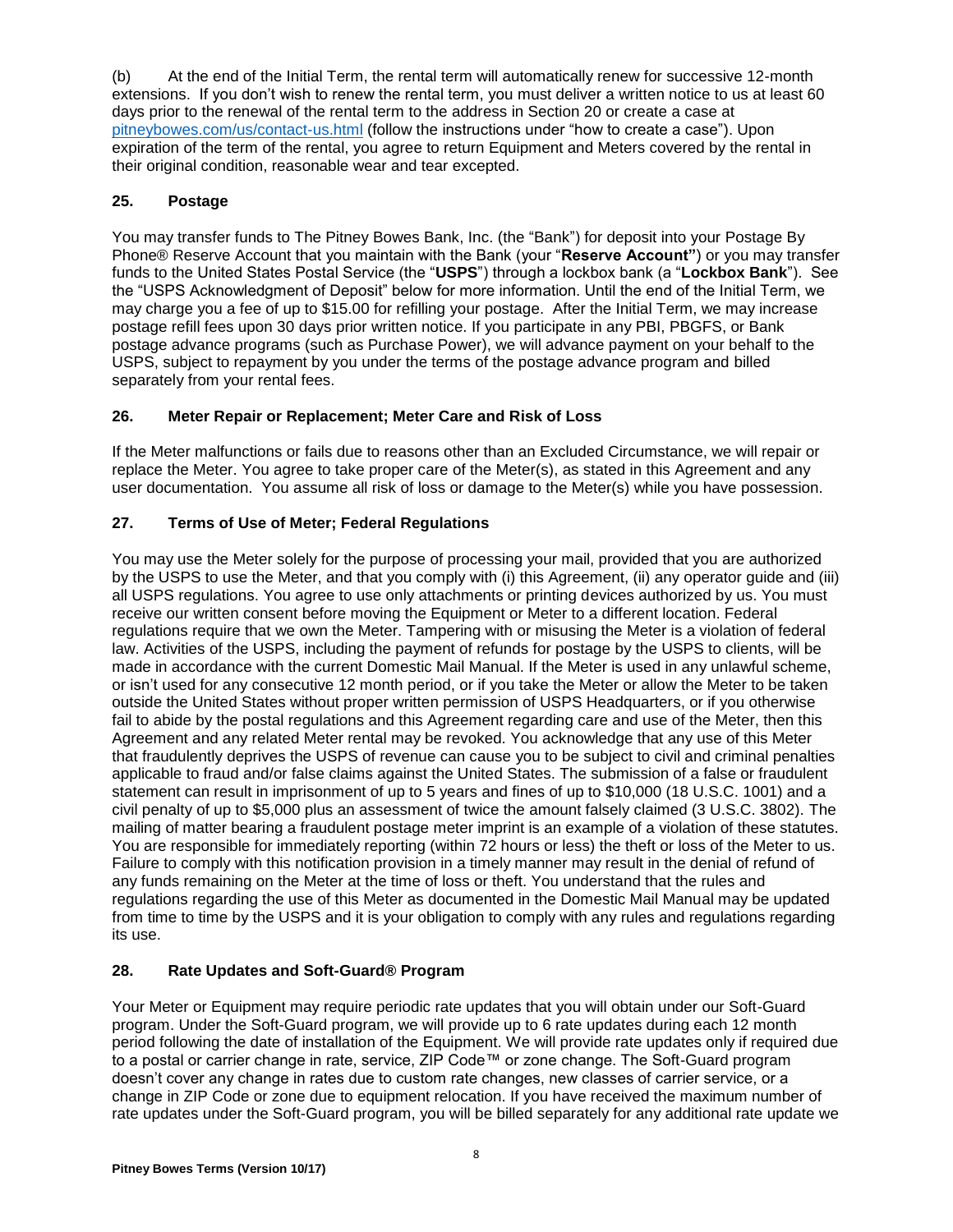provide. We won't be responsible for any losses arising out of or resulting from the failure of rating or software downloads to conform to published rates.

## **29. Collection of Information**

You authorize us to access and download information from your Meter. We may disclose this information to the USPS or other authorized governmental entity. We won't share with any third parties (except the USPS or other governmental entity) individually identifiable information that we obtain about you in this manner unless required to by law or court order. We may elect to share aggregate data about our clients' postage usage with third parties.

## **30. Value Based Services**

Value based services are services the USPS provides, including e-Return Receipt and USPS Confirmation Services. Any fees the USPS charges for these services are your responsibility to pay for and are payable the same way that you pay for postage. The USPS is solely responsible for its services. We are not responsible for any malfunctions of any part of the communication link connecting the Meter with the USPS data system. We have the right to terminate the value-based services if the USPS discontinues offering the service or you breach your obligations under this Agreement and fail to cure the breach within thirty days after you have been notified in writing.

## **USPS ACKNOWLEDGEMENT OF DEPOSIT**

## **31. Acknowledgement of Deposit**

This section of the agreement provides you with the sections that the USPS requires we include in any agreement where we are renting a meter. The USPS requires that we use specific language. The "acknowledgement of deposit" terms are as follows:

- (a) In connection with your use of a Postage Evidencing System as defined in the Code of Federal Regulations ("**CFR**"), you may transfer funds to the USPS through a Lockbox Bank for the purpose of prepayment of postage on Postage Evidencing Systems, generating evidence of postage, both PC Postage and meters (a "**Deposit**"), or you may transfer funds to the Bank for deposit into your Reserve Account.
- (b) To the extent you deposit funds in advance of the use of any evidence of postage, you may make Deposits in the Lockbox Bank account identified as "United States Postal Service CMRS-PB" or make deposits in your Reserve Account, in either case through electronic means, including Automated Clearinghouse Transfers. The USPS may, at its discretion, designate itself or a successor as recipient of Deposits made by you to the Lockbox Bank account described above.
- (c) Any deposit made by you in your Reserve Account is subject to the Postage By Phone® Reserve Account – Agreement and Disclosure Statement governing your Reserve Account.
- (d) Any Deposit made by you in the Lockbox Bank account shall be credited by the USPS only for the payment of evidence of postage. Such Deposits may be commingled with Deposits of other clients. You shall not receive or be entitled to any interest or other income earned on such Deposits.
- (e) The USPS will provide a refund to you for the remaining account balances of Deposits held by the USPS. These refunds are provided in accordance with the rules and regulations governing deposit of funds for evidence of postage, published in the CFR.
- (f) The Lockbox Bank, which shall collect funds on behalf of the USPS, shall provide PBI, on each business day, information as to the amount of each Deposit made to the USPS by you, so that PBI can update its records.
- (g) PBI may deposit funds on your behalf. The USPS will make no advances of funds to you. Any relationship concerning advances of funds is between you and PBI, PBGFS and/or the Bank.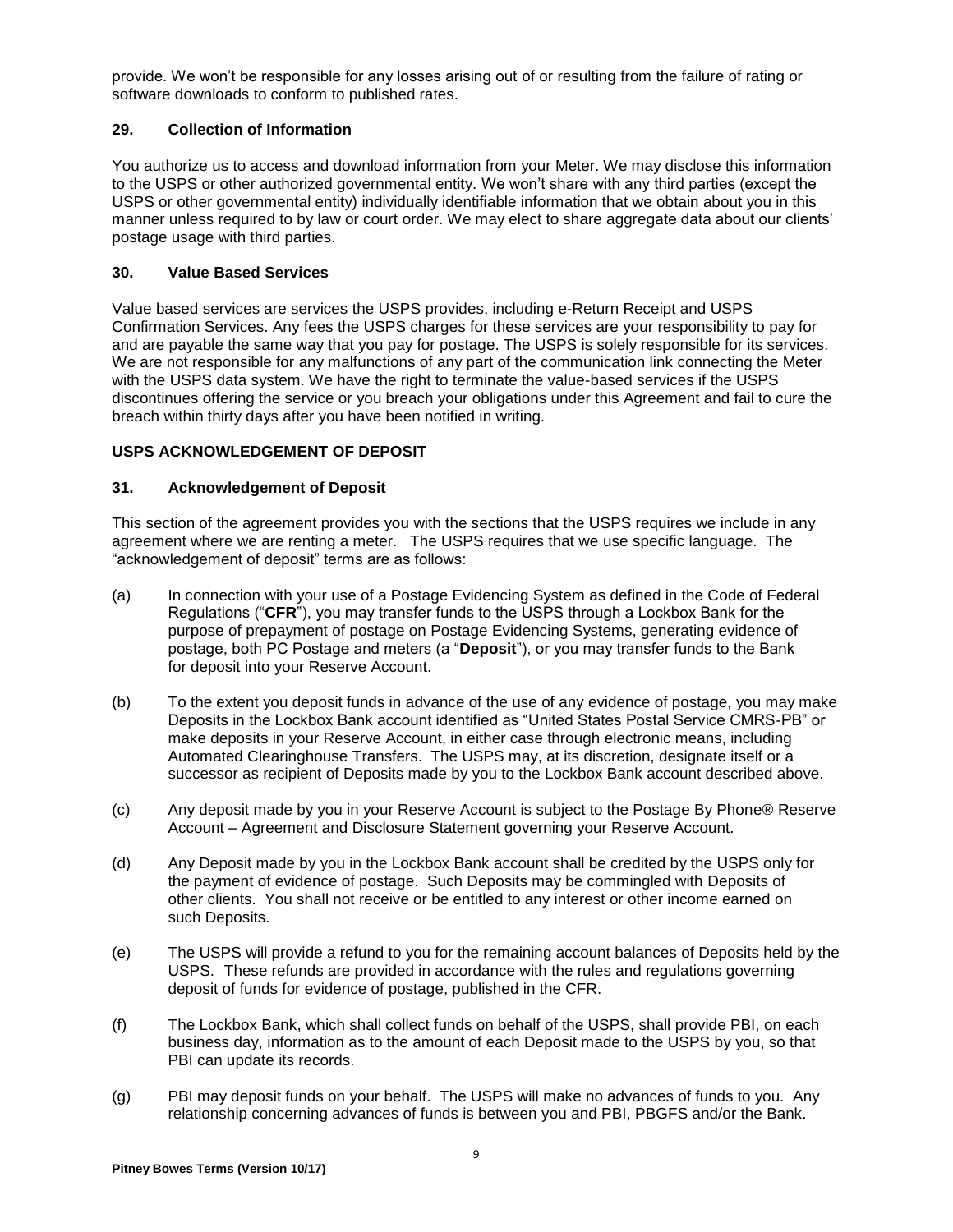- (h) You acknowledge that the terms of this Acknowledgement may be changed, modified, or revoked by the USPS, with appropriate notice.
- (i) Postal Regulations governing the deposit of funds are published in the CFR or its successor. You acknowledge that you shall be subject to all applicable rules, regulations, and orders of the USPS, including future changes to such rules, regulations, and orders, and such additional terms and conditions as may be determined in accordance with applicable law. The USPS rules, regulations, and orders shall prevail in the event of any conflict with any other terms and conditions applicable to any Deposit.

## **PURCHASE POWER TERMS**

### **32. Purchase Power Program**

(a) The Purchase Power credit line is a product of the Bank and is not available to individuals for personal, family, or household purposes. In order to participate in the Purchase Power program (the "**Program**"), you must provide the information described in paragraph (h) below. You will receive a set of more specific provisions for the Program within thirty days of the date of this Agreement.

(b) Your Purchase Power account (the "**Account**") will be charged for the amount of postage, products, and services requested and the related fees, if applicable. Unless prohibited by law, you agree to pay the fees and charges of which the Bank has given you notice, including those relating to: (i) applicable transaction or overage fees; (ii) your failure to pay in a timely manner; (iii) your exceeding your credit line; and (iv) fees attributable to the return of any checks.

(c) You will receive a billing statement for each billing cycle in which you have activity in the Account. The Bank may deliver any statement electronically to the email address that is on file for you. Payments are due by the due date shown on your billing statement. You may pay the entire balance due or a portion of the balance, provided that you pay at least the minimum payment shown on the statement. In the event of a partial payment, you will be responsible for the unpaid balance.

(d) (i) By using the Program, you agree that whenever there is an unpaid balance outstanding on the Account which is not paid in full by the due date shown on your billing statement, the Bank will charge you, and you will pay, interest on the unpaid balance of the Account from time to time, for each day from the date the transaction is posted to the Account until the date the unpaid balance is paid in full, at a variable rate equal to the Annual Percentage Rate applicable to the Account from time to time. (ii) The Annual Percentage Rate applicable to the Account will be: the greater of (x) 22% and (y) the sum of the highest "Prime Rate" published in the "Money Rates" section of *The Wall Street Journal* on the last business day of the month and the margin set forth below (the sum of the margin and the Prime Rate is herein called the "Floating Rate"). The Annual Percentage Rate will be adjusted on a monthly basis based on any fluctuation in the Floating Rate, if applicable. Any change in the Annual Percentage Rate based on the calculation described in this section will become effective on the first day of your next billing cycle. (iii) The margin which will be added to the Prime Rate to determine the Floating Rate will be 14.75% (using the Prime Rate in effect as of March 31, 2017, the daily periodic rate would be .05137% and the corresponding annual percentage rate would be 18.75%). (iv) The Account balance that is subject to a finance charge each day will include (x) outstanding balances, minus any payments and credits received by the Bank on the Account that day, and (y) unpaid interest, fees, and other charges on the Account. (v) The Bank will charge a minimum finance charge of \$1.00 in any billing cycle if the finance charge as calculated above is less than \$1.00. (vi) Each payment that you make will be applied to reduce the outstanding balance of the Account and replenish your available credit line. (vii) The Bank may refuse to extend further credit if the amount of a requested charge plus your existing balance exceeds your credit limit.

(e) The Bank may at any time close or suspend the Account, and may refuse to allow further charges to the Account. Cancellation or suspension will not affect your obligation to pay any amounts you owe.

(f) The Bank can amend any of the provisions and terms related to the Program at any time by written notice to you (including by electronic notice via the email address that is then on file for you). You are consenting to electronic delivery of any amendments to the Program terms. Each time you use the Program, you are signifying your acceptance of the terms then in effect. An amendment becomes